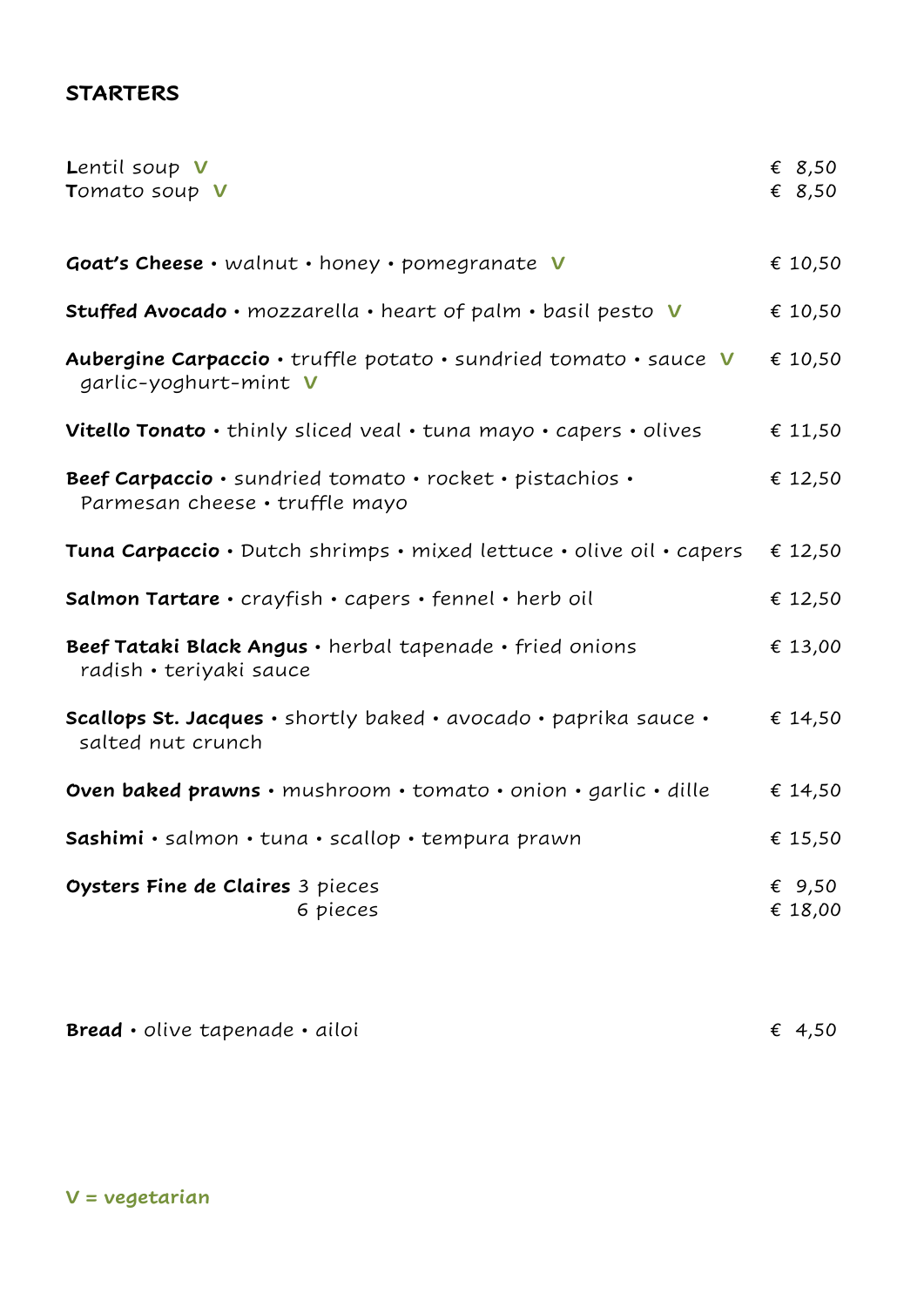## **MAIN COURSES**

| Black Angus Burger · barbeque sauce · grilled vegetables ·<br>cheddar • fries                                                                   | € 18,50                       |  |
|-------------------------------------------------------------------------------------------------------------------------------------------------|-------------------------------|--|
| Linguine pasta:<br>mushrooms · pesto sauce · Parmesan cheese V<br>beef tenderloin · mushrooms · red wine sauce<br>prawns · saffron tomato sauce | € 18,50<br>€ 20,50<br>€ 20,50 |  |
| Portobello · truffle risotto · wild mushrooms · V                                                                                               | € 19,50                       |  |
| Stuffed Aubergine · mushrooms · garlic · onion · cheese · V<br>tomato sauce                                                                     | € 19,50                       |  |
| Salmon Steak · broccoli · fennel · bulgur · saffron sauce                                                                                       | € 21,00                       |  |
| Sea Bream Fillet · broccoli · fennel · bulgur · black garlic sauce                                                                              | € 21,50                       |  |
| Duck Breast · shallots · carrot · mashed potatoes · kumquat gravy                                                                               | € 22,00                       |  |
| Rack of Lamb · bell pepper · pods · mashed potatoes ·<br>honey thyme sauce                                                                      | € 24,00                       |  |
| Black Angus Entrecôte · romanesco · carrot · mashed potatoes ·<br>garlic butter                                                                 | € 24,50                       |  |
| Beef Tenderloin · wild mushrooms · pods · green lentils ·<br>mashed potatoes · red wine sauce                                                   | € 25,50                       |  |
| Mixed Meat · tenderloin · entrecôte · rack of lamb<br>matching garnish (per 2 people)                                                           |                               |  |
| Mixed Fish · salmon · sea bream · tuna · prawn · shellfish sauce<br>matching garnish (per 2 people)                                             | € 55,00                       |  |

## **SIDE DISHES**

| Fries with mayonnaise                     | € 3,50 |
|-------------------------------------------|--------|
| <b>Sweet potato fries with mayonnaise</b> | € 5,00 |
| Mixed salad                               | € 4.50 |
| Mixed vegetables                          | € 4.50 |

**V = vegetarian**